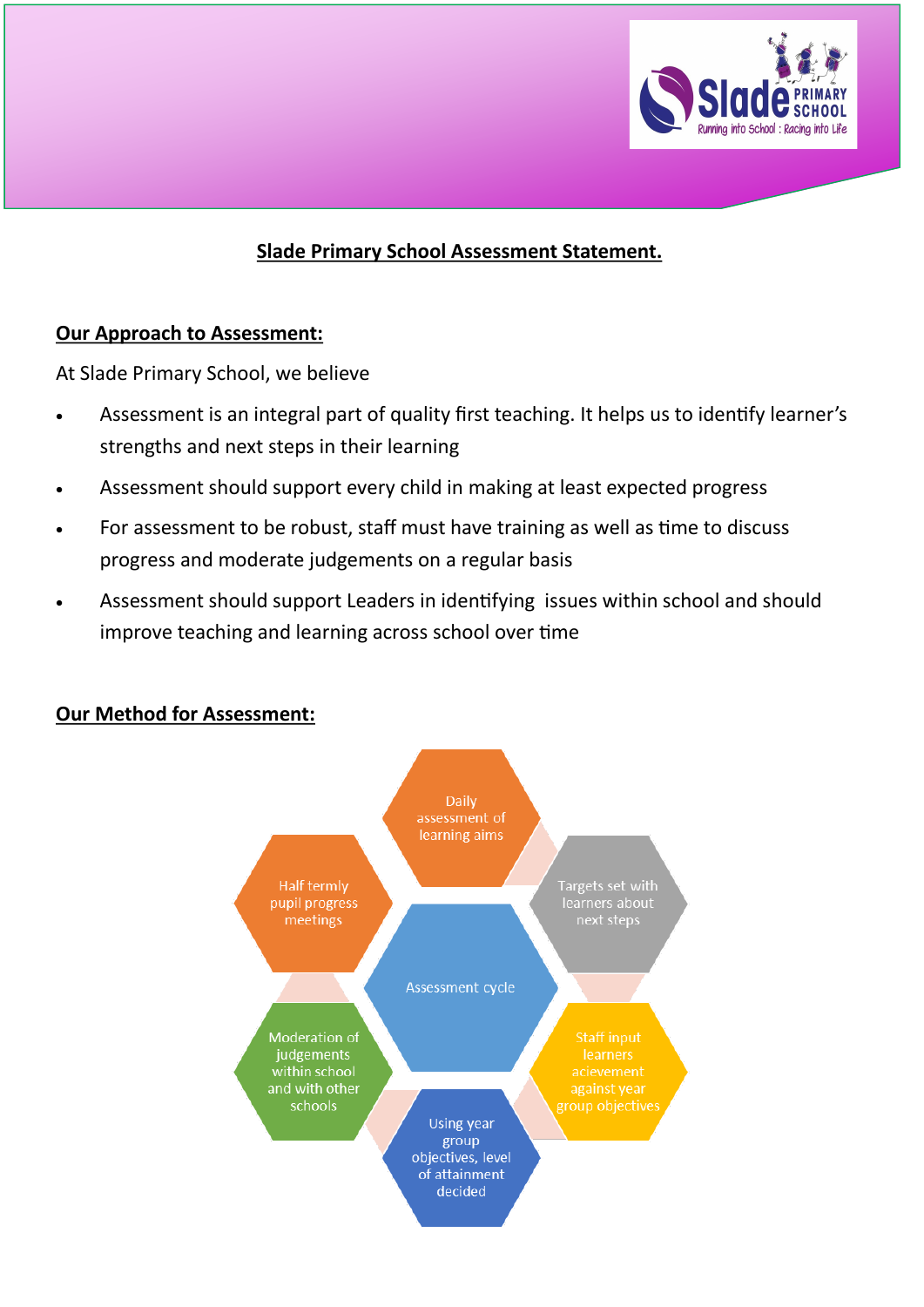

Assessment has lots of uses in our school, but the most important use of assessment is to help staff, pupils and parents plan learners next steps in their learning.

The flow chart on page one talks about the cycle of assessment at Slade. This cycle is repeated on a half termly basis.

### **Formative and Summative Assessment:**

In order for teachers to gain a range of evidence, they use a variety of formative and summative assessment strategies.

**Formative assessment** is key to our understanding of a pupil's abilities as it is based upon a complete picture of a learner. Formative assessment is about assessment **for** learning; this is collated from a child's performance in class, both verbal and written, in a range of subjects. The important thing is that it gives feedback to pupils so that they can move forward in their learning. This feedback is provided through written comments and tasks in books as well as pupil conferencing sessions where staff will work with pupils to discuss their progress and their next steps including setting targets. A teacher's assessment of a pupil is largely based upon this formative assessment as it produces a rounded and full picture of a pupil's performance. It should be mentioned that formative assessment is also supported by key assessment foci based upon the National Curriculum 2014, a statutory document.

**Summative Assessments** are given at key times within a year to determine at a particular point in time what students know and do not know. These include such things as spelling and formal tests. These tests help to demonstrate to a teacher if a child understands a subject, but staff are very conscious that they are only a snapshot of understanding, taken at a moment in time. Staff are also aware that some children respond well in test situations whilst others do not; other factors, such as illness or upset, may affect how a child performs and therefore a these types of assessments are planned for carefully. For example, an assessment may be delivered in a small group rather than in a large class situation, or a child may need a reader to help them understand a task or question. Summative assessment serves to support a staff's formative assessment; it is only a small part of the bigger picture.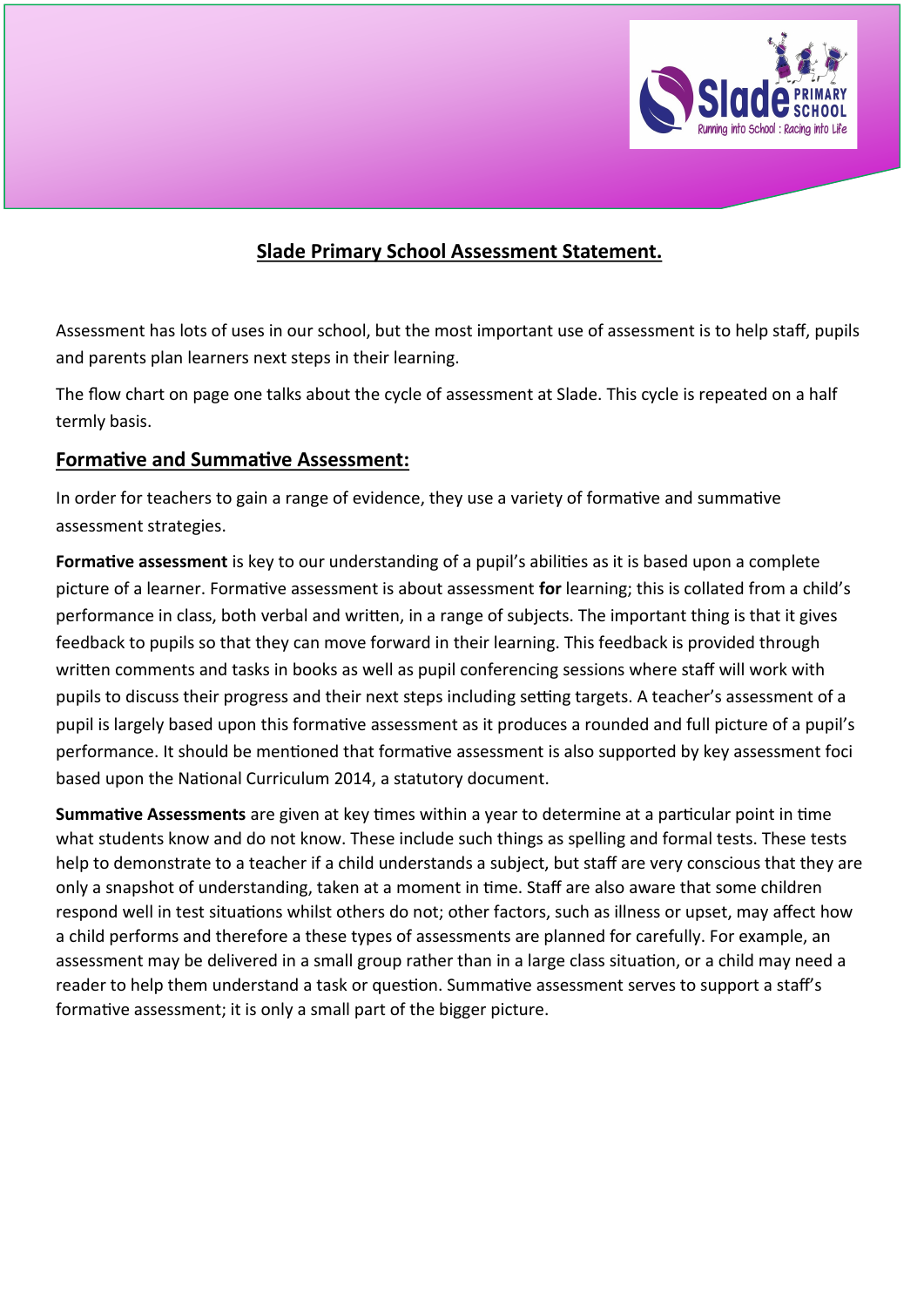

### **What information will I receive about my child?**

#### **BNE: Below National Expectations**

Your child is working below their current year group curriculum expectations.

#### **WTNE: Working Towards National Expectations**

Your child is secure with all aspects of the previous year group curriculum expectations and is now working towards securing current year group curriculum expectations.

#### **ANE: At National Expectations**

Your child is working confidently within, or above, the current year group curriculum expectations, retaining knowledge and is secure over time.

### **How do we ensure our judgements are accurate?**

All of our criteria is based on our School Curriculum which is based on the National Guidelines from the Department for Education in the National Curriculum for Primary Schools documents (2013/14). Our documents are supported by the NAHT Key objectives which identifies the most important objectives for each year group. Staff also use planning resources based on the Curriculum.

The data collected is kept securely on an online data system (School Pupil Tracker Online) which supports staff in reaching a judgement of whether a child is 'emerging, developing or exceeding' within a year group.

Further moderation and discussion of judgements takes place within school where staff meet together and discuss their judgements and the next steps in learning for groups of children. We also moderate externally with our Partnership Primary schools and other local schools.